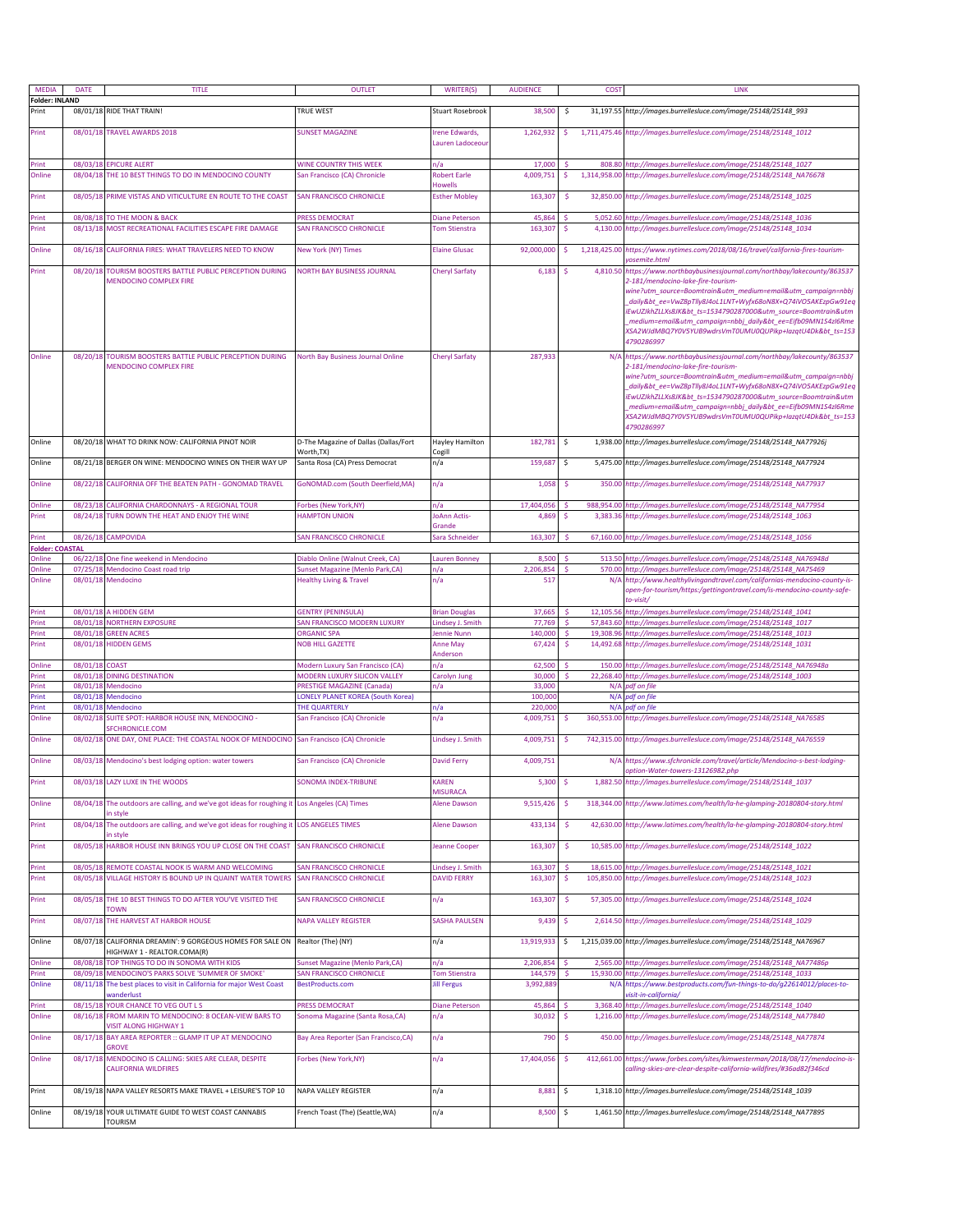| Print            |          | 08/23/18 TURN DOWN THE HEAT AND ENJOY THE WINE          | <b>FOSTER'S DAILY DEMOCRAT</b>                    | JoAnn Actis-<br>Grande           | 7,481              | -\$ | 2,612.52 http://images.burrellesluce.com/image/25148/25148_1065                                                                                   |
|------------------|----------|---------------------------------------------------------|---------------------------------------------------|----------------------------------|--------------------|-----|---------------------------------------------------------------------------------------------------------------------------------------------------|
| Print            |          | 08/23/18 TURN DOWN THE HEAT AND ENJOY THE WINE          | PORTSMOUTH HERALD                                 | Joann Actis-                     | 8,114              | -S  | 2,636.71 http://images.burrellesluce.com/image/25148/25148_1064                                                                                   |
| Online           | 08/23/18 | 7 places to pedal, paddle & hike on the Mendocino Coast | TRIVAGO.COM                                       | Grande<br><b>Mary Charlebois</b> | 17,548,79          |     | N/A http://magazine.trivago.com/things-to-do-in-mendocino/                                                                                        |
| Print            |          | 08/24/18 TURN DOWN THE HEAT AND ENJOY THE WINE          | <b>HAMPTON UNION</b>                              | <b>JoAnn Actis-</b>              | 4,869              |     | 3,383.36 http://images.burrellesluce.com/image/25148/25148_1063                                                                                   |
| Print            |          | 08/24/18 TURN DOWN THE HEAT AND ENJOY THE WINE          | <b>EXETER NEWS-LETTER</b>                         | Grande<br><b>JoAnn Actis-</b>    | 313                | -Ś  | 3,352.32 http://images.burrellesluce.com/image/25148/25148_1062                                                                                   |
| Print            | 08/26/18 | CALENDAR                                                | <b>EAST BAY TIMES</b>                             | Grande<br>n/a                    | 579,728            |     | 6,287.20 http://images.burrellesluce.com/image/25148/25148 1045                                                                                   |
| Print            |          | 09/01/18 THE BEACH IS AN ADVENTURE                      | <b>SUNSET MAGAZINE</b>                            | n/a                              | 1,262,93           |     | N/A http://images.burrellesluce.com/image/25148/25148_1043                                                                                        |
|                  |          |                                                         |                                                   |                                  |                    |     | http://www.1077yesfm.com/story/38847527/the-coast-is-clear-in-<br>mendocino-county-wildfires-remain-in-remote-wilderness-regions-all-             |
| Online           |          | 08/11/18 Coast is clear                                 | 107.7 YES!                                        |                                  | 10,000             |     | major-highways-tourism-facilities-open<br>http://www.14news.com/story/38847527/the-coast-is-clear-in-                                             |
| Online           |          | 08/11/18 Coast is clear                                 |                                                   |                                  | 120,538            |     | mendocino-county-wildfires-remain-in-remote-wilderness-regions-all-                                                                               |
|                  |          |                                                         | 14 News WFIE                                      |                                  |                    |     | major-highways-tourism-facilities-open                                                                                                            |
| Online           |          | 08/11/18 Coast is clear                                 | <b>1st Discount Brokerage</b>                     |                                  | 10,000             |     | http://markets.financialcontent.com/1db/news/read?GUID=36760456<br>http://www.4-traders.com/news/The-Coast-is-Clear-in-Mendocino-                 |
| Online           |          | 08/11/18 Coast is clear                                 | 4-traders.com                                     |                                  | 61,376             |     | County-Wildfires-Remain-in-Remote-Wilderness-Regions-All-Major-Hig--<br>27085856/                                                                 |
| Online           |          | 08/11/18 Coast is clear                                 | 740 KVOR                                          |                                  | 4,812              |     | ttp://markets.financialcontent.com/kvor/news/read?GUID=36760456                                                                                   |
|                  |          |                                                         |                                                   |                                  |                    |     | http://www.937theeagle.com/story/38847527/the-coast-is-clear-in-                                                                                  |
| Online           |          | 08/11/18 Coast is clear                                 | 93.7 THE EAGLE                                    |                                  | 10,000             |     | mendocino-county-wildfires-remain-in-remote-wilderness-regions-all-<br>najor-highways-tourism-facilities-open                                     |
| Online           |          | 08/11/18 Coast is clear                                 | A.M. Best Company                                 |                                  | 119,096            |     | http://markets.financialcontent.com/ambest?Page=MEDIAVIEWER&GUID<br>-36760456                                                                     |
|                  |          |                                                         |                                                   |                                  |                    |     | http://www.abcfoxmontana.com/story/38847527/the-coast-is-clear-in-<br>mendocino-county-wildfires-remain-in-remote-wilderness-regions-all-         |
| Online           |          | 08/11/18 Coast is clear                                 | <b>ABC FOX Montana</b>                            |                                  | 29,301             |     | major-highways-tourism-facilities-open<br>http://www.abc6.com/story/38847527/the-coast-is-clear-in-mendocino-                                     |
|                  |          |                                                         |                                                   |                                  | 71,990             |     | county-wildfires-remain-in-remote-wilderness-regions-all-major-highways                                                                           |
| Online           |          | 08/11/18 Coast is clear                                 | ABC6                                              |                                  |                    |     | tourism-facilities-open<br>http://www.abc-7.com/story/38847527/the-coast-is-clear-in-mendocino-                                                   |
| Online           |          | 08/11/18 Coast is clear                                 | <b>ABC7 WZVN</b>                                  |                                  | 80,328             |     | county-wildfires-remain-in-remote-wilderness-regions-all-major-highways-<br>tourism-facilities-open                                               |
| Online           |          | 08/11/18 Coast is clear                                 | <b>Albuquerque Business First</b>                 |                                  | 10,000             |     | https://www.bizjournals.com/albuquerque/businesswire/press_releases/<br>New_Mexico/2018/08/09/20180809005151                                      |
| Online           |          | 08/11/18 Coast is clear                                 | <b>Alliance Review</b>                            |                                  | 17,794             |     | http://markets.financialcontent.com/dixcom.alliancereview/news/read?G<br>JID=36760456                                                             |
|                  |          |                                                         |                                                   |                                  |                    |     | http://www.am9501007fm.com/story/38847527/the-coast-is-clear-in-                                                                                  |
| Online           |          | 08/11/18 Coast is clear                                 | AM950/100.7FM                                     |                                  | 10,000             |     | mendocino-county-wildfires-remain-in-remote-wilderness-regions-all-<br>major-highways-tourism-facilities-open                                     |
| Online           |          | 08/11/18 Coast is clear                                 | <b>Anchorage Daily News</b>                       |                                  | 526,810            |     | http://studio-5.financialcontent.com/mi.adn/news/read?GUID=36760456                                                                               |
| Online           |          | 08/11/18 Coast is clear                                 | Ascensus                                          |                                  | 99,018             |     | http://markets.financialcontent.com/ascensus/news/read?GUID=367604                                                                                |
|                  |          |                                                         |                                                   |                                  |                    |     | http://studio-                                                                                                                                    |
| Online           |          | 08/11/18 Coast is clear                                 | <b>Ashland Times Gazette</b>                      |                                  | 16.277<br>4,942,50 |     | i.financialcontent.com/dixcom.timesgazette/news/read?GUID=36760456                                                                                |
| Online           |          | 08/11/18 Coast is clear                                 | Ask.com                                           |                                  |                    |     | http://markets.ask.com/ask/news/read?GUID=36760456<br>https://www.bizjournals.com/atlanta/businesswire/press_releases/Georg                       |
| Online           |          | 08/11/18 Coast is clear                                 | <b>Atlanta Business Chronicle</b>                 |                                  | 10,000             |     | a/2018/08/09/20180809005151<br>https://www.bizjournals.com/austin/businesswire/press_releases/Texas/                                              |
| Online           |          | 08/11/18 Coast is clear                                 | <b>Austin Business Journal</b>                    |                                  | 10,000             |     | 2018/08/09/20180809005151<br>http://www.azfamily.com/story/38847527/the-coast-is-clear-in-                                                        |
| Online           |          | 08/11/18 Coast is clear                                 | azfamily.com                                      |                                  | 363,173            |     | mendocino-county-wildfires-remain-in-remote-wilderness-regions-all-<br>major-highways-tourism-facilities-open                                     |
|                  |          |                                                         |                                                   |                                  |                    |     | https://www.bizjournals.com/baltimore/businesswire/press_releases/Ma<br>vland2018/08/09/20180809005151                                            |
| Online           |          | 08/11/18 Coast is clear                                 | <b>Baltimore Business Journal</b>                 |                                  | 10,000             |     | http://markets.financialcontent.com/bentoncourier/news/read?GUID=36                                                                               |
| Online           |          | 08/11/18 Coast is clear                                 | <b>Benton Courier</b>                             |                                  | 10,000             |     | 760456                                                                                                                                            |
| Online           |          | 08/11/18 Coast is clear                                 | Benzinga.com                                      |                                  | 479,545            |     | http://www.benzinga.com/pressreleases/18/08/b12172451/the-coast-is-<br>clear-in-mendocino-county-wildfires-remain-in-remote-wild                  |
|                  |          |                                                         |                                                   |                                  |                    |     | http://studio-                                                                                                                                    |
| Online           |          | 08/11/18 Coast is clear                                 | <b>Beyond the Dow</b>                             |                                  | 10,000             |     | i.financialcontent.com/beyondthedow/news/read?GUID=36760456<br>http://markets.financialcontent.com/bigspringherald/news/read?GUID=3               |
| Online           |          | 08/11/18 Coast is clear                                 | <b>Big Spring Herald</b>                          |                                  | 10,000             |     | 6760456                                                                                                                                           |
| Online           |          | 08/11/18 Coast is clear                                 | <b>BioOptics World</b>                            |                                  | 5,350              |     | http://markets.financialcontent.com/pennwell.bioopticsworld/news/chan<br>nelinfo?ChannelID=3191GUID=36760456                                      |
| Online           |          | 08/11/18 Coast is clear                                 | <b>Birmingham Business Journal</b>                |                                  | 10,000             |     | https://www.bizjournals.com/birmingham/businesswire/press_releases/A<br>labama/2018/08/09/20180809005151                                          |
| Online           |          | 08/11/18 Coast is clear                                 | <b>Borger News Herald</b>                         |                                  | 10,000             |     | http://markets.financialcontent.com/borgernewsherald/news/read?GUID<br>36760456                                                                   |
|                  |          | 08/11/18 Coast is clear                                 |                                                   |                                  | 10,000             |     | https://www.bizjournals.com/boston/businesswire/press_releases/Massa<br>chusetts/2018/08/09/20180809005151                                        |
| Online           |          |                                                         | <b>Boston Business Journal</b>                    |                                  |                    |     | http://markets.financialcontent.com/bptrade/news/read?GUID=3676045                                                                                |
| Online           |          | 08/11/18 Coast is clear                                 | <b>BP Trade</b>                                   |                                  | 10,000             |     |                                                                                                                                                   |
| Online           |          | 08/11/18 Coast is clear                                 | <b>BPAS</b>                                       |                                  | 10,000             |     | http://markets.financialcontent.com/bpas/news/read?GUID=36760456<br>https://www.bizjournals.com/buffalo/businesswire/press_releases/New_          |
| Online           |          | 08/11/18 Coast is clear                                 | <b>Buffalo Business First</b>                     |                                  | 10,000             |     | York/2018/08/09/20180809005151<br>http://markets.financialcontent.com/buffnews/news/read?GUID=367604                                              |
| Online<br>Online |          | 08/11/18 Coast is clear<br>08/11/18 Coast is clear      | <b>Buffalonews.com</b><br><b>BusinessWire.com</b> |                                  | 3,962<br>1,863,962 |     |                                                                                                                                                   |
|                  |          |                                                         |                                                   |                                  |                    |     | http://www.businesswire.com/news/home/20180809005151/en<br>http://markets.financialcontent.com/cablinginstall/news/read?GUID=367                  |
| Online           |          | 08/11/18 Coast is clear                                 | CablingInstall                                    |                                  | 114,051            |     | http://www.cbs8.com/story/38847527/the-coast-is-clear-in-mendocino-                                                                               |
| Online           |          | 08/11/18 Coast is clear                                 | <b>CBS News 8</b>                                 |                                  | 430,542            |     | county-wildfires-remain-in-remote-wilderness-regions-all-major-highways<br>tourism-facilities-open                                                |
|                  |          |                                                         |                                                   |                                  |                    |     | http://www.klkntv.com/story/38847527/the-coast-is-clear-in-mendocino-<br>county-wildfires-remain-in-remote-wilderness-regions-all-major-highways- |
| Online           |          | 08/11/18 Coast is clear                                 | Channel 8 KLDN-TV                                 |                                  | 71,508             |     | tourism-facilities-open                                                                                                                           |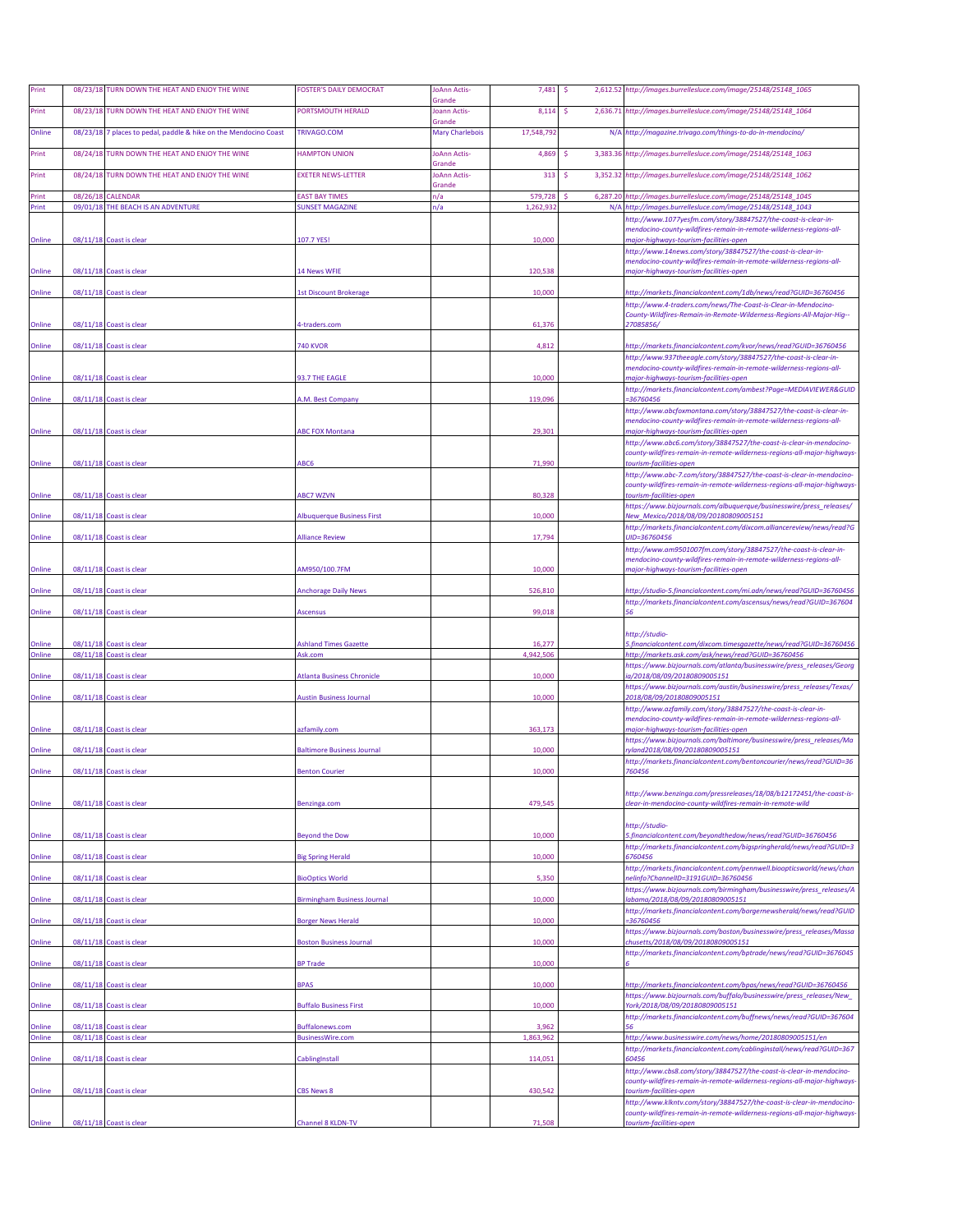|        |          |                         |                                               |         | https://www.bizjournals.com/charlotte/news/press-                                                                                                |
|--------|----------|-------------------------|-----------------------------------------------|---------|--------------------------------------------------------------------------------------------------------------------------------------------------|
| Online |          | 08/11/18 Coast is clear | <b>Charlotte Business Journal</b>             | 10,000  | releases/businesswire2018/08/09/20180809005151<br>https://www.bizjournals.com/chicago/businesswire/press_releases/Illinoi                        |
| Online |          | 08/11/18 Coast is clear | <b>Chicago Business Journal</b>               | 10,000  | /2018/08/09/20180809005151                                                                                                                       |
| Online |          | 08/11/18 Coast is clear | Cincinnati Business Courier                   | 10,000  | https://www.bizjournals.com/cincinnati/businesswire/press_releases/Ohi<br>0/2018/08/09/20180809005151                                            |
|        |          |                         |                                               |         | http://www.cleveland19.com/story/38847527/the-coast-is-clear-in-<br>mendocino-county-wildfires-remain-in-remote-wilderness-regions-all-          |
| Online |          | 08/11/18 Coast is clear | <b>Cleveland 19 News</b>                      | 280,442 | major-highways-tourism-facilities-open<br>https://www.bizjournals.com/columbus/businesswire/press_releases/Ohi                                   |
| Online |          | 08/11/18 Coast is clear | <b>Columbus Business First</b>                | 10,000  | 0/2018/08/09/20180809005151<br>http://studio-                                                                                                    |
| Online |          | 08/11/18 Coast is clear |                                               | 18,832  | 5.financialcontent.com/dixcom.crescentnews/news/read?GUID=3676045                                                                                |
|        |          |                         | <b>Crescent-News</b>                          |         | http://www.crossroadstoday.com/story/38847527/the-coast-is-clear-in-                                                                             |
| Online |          | 08/11/18 Coast is clear | <b>CROSSROADS TODAY</b>                       | 10,000  | mendocino-county-wildfires-remain-in-remote-wilderness-regions-all-<br>major-highways-tourism-facilities-open                                    |
|        |          |                         |                                               |         | http://www.lbgtv.com/story/38847527/the-coast-is-clear-in-mendocino-<br>county-wildfires-remain-in-remote-wilderness-regions-all-major-highways- |
| Online |          | 08/11/18 Coast is clear | CW 20                                         | 10,000  | tourism-facilities-open<br>http://www.lubbockcw.com/story/38847527/the-coast-is-clear-in-                                                        |
| Online |          | 08/11/18 Coast is clear | <b>CW Lubbock</b>                             | 10,000  | mendocino-county-wildfires-remain-in-remote-wilderness-regions-all-<br>major-highways-tourism-facilities-open                                    |
|        |          |                         |                                               |         | http://www.thecwprov.com/story/38847527/the-coast-is-clear-in-                                                                                   |
| Online |          | 08/11/18 Coast is clear | <b>CW28 Providence</b>                        | 1,955   | mendocino-county-wildfires-remain-in-remote-wilderness-regions-all-<br>major-highways-tourism-facilities-open                                    |
| Online |          | 08/11/18 Coast is clear | <b>Daily Breeze</b>                           | 188,788 | http://studio-5.financialcontent.com/mng-<br>ang.dailybreeze/news/read?GUID=36760456                                                             |
| Online |          | 08/11/18 Coast is clear | Daily Penny Alerts                            | 10,000  | http://markets.financialcontent.com/dailypennyalerts/news/read?GUID=<br>36760456                                                                 |
|        |          |                         |                                               |         | http://markets.financialcontent.com/starkvilledailynews/news/read?GUI                                                                            |
| Online | 08/11/18 | Coast is clear          | <b>Daily Times Leader</b>                     | 10,000  | D=36760456<br>http://studio-5.financialcontent.com/mng-                                                                                          |
| Online |          | 08/11/18 Coast is clear | DailyBulletin.com                             | 132,411 | lang.dailybulletin/news/read?GUID=36760456                                                                                                       |
|        |          |                         |                                               |         | http://studio-                                                                                                                                   |
| Online |          | 08/11/18 Coast is clear | Daily-Record.com                              | 39,314  | 5.financialcontent.com/dixcom.dailyrecord/news/read?GUID=36760456<br>https://www.bizjournals.com/dallas/businesswire/press_releases/Texas/2      |
| Online |          | 08/11/18 Coast is clear | <b>Dallas Business Journal</b>                | 10,000  | 018/08/09/20180809005151<br>https://www.bizjournals.com/dayton/businesswire/press_releases/Ohio/                                                 |
| Online |          | 08/11/18 Coast is clear | <b>Dayton Business Journal</b>                | 10,000  | 2018/08/09/20180809005151                                                                                                                        |
| Online |          | 08/11/18 Coast is clear | <b>Decatur Daily Democrat</b>                 | 10,000  | http://markets.financialcontent.com/decaturdailydemocrat/news/read?G<br>UID=36760456                                                             |
| Online |          | 08/11/18 Coast is clear | Deer Park Tribune                             | 10,000  | http://markets.financialcontent.com/dptribune/news/read?GUID=367604                                                                              |
| Online | 08/11/18 | Coast is clear          | <b>Denver Business Journal</b>                | 10,000  | https://www.bizjournals.com/denver/businesswire/press_releases/Colora<br>do/2018/08/09/20180809005151                                            |
| Online |          | 08/11/18 Coast is clear | Digital Journal                               | 310,556 | http://www.digitaljournal.com/pr/3891268                                                                                                         |
|        |          |                         |                                               |         | http://www.doublet973.com/story/38847527/the-coast-is-clear-in-<br>mendocino-county-wildfires-remain-in-remote-wilderness-regions-all-           |
| Online |          | 08/11/18 Coast is clear | Double T 973                                  | 10,000  | najor-highways-tourism-facilities-open<br>http://markets.financialcontent.com/dowtheoryletters/news/read?GUID=                                   |
| Online |          | 08/11/18 Coast is clear | <b>Dow Theory Letters</b>                     | 10,000  | 36760456<br>http://markets.financialcontent.com/pennwell.elp/news/read?GUID=367                                                                  |
| Online |          | 08/11/18 Coast is clear | Electric Light And Power - Utility Automation | 10,000  | 60456                                                                                                                                            |
| Online |          | 08/11/18 Coast is clear | <b>Fat Pitch Financials</b>                   | 474     | http://markets.financialcontent.com/fatpitchfinancials/news/read?GUID=<br>36760456                                                               |
| Online |          | 08/11/18 Coast is clear | FayObserver                                   | 358,611 | http://markets.financialcontent.com/fayobserver/news/read?GUID=3676<br>0456                                                                      |
| Online |          | 08/11/18 Coast is clear |                                               | 48,960  | http://markets.financialcontent.com/financialsense/news/read?GUID=36<br>760456                                                                   |
|        |          |                         | <b>Financial Sense</b>                        |         |                                                                                                                                                  |
| Online |          | 08/11/18 Coast is clear | Finditsmart.com.au                            | 10,000  | http://www.businesswire.com/news/finditsmart/20180809005151/en                                                                                   |
| Online | 08/11/18 | Coast is clea           | Fort Worth Star-Telegram                      |         | http://studio-<br>5.financialcontent.com/mi.startelegram/news/read?GUID=3676045t                                                                 |
|        |          |                         |                                               |         | http://www.fox21delmarva.com/story/38847527/the-coast-is-clear-in-                                                                               |
| Online |          | 08/11/18 Coast is clear | FOX 21 Delmarva                               | 10,000  | mendocino-county-wildfires-remain-in-remote-wilderness-regions-all-<br>major-highways-tourism-facilities-open                                    |
|        |          |                         |                                               |         | http://www.wflx.com/story/38847527/the-coast-is-clear-in-mendocino-<br>county-wildfires-remain-in-remote-wilderness-regions-all-major-highways   |
| Online |          | 08/11/18 Coast is clear | <b>Fox 29</b>                                 | 38,329  | tourism-facilities-open<br>http://www.fox34.com/story/38847527/the-coast-is-clear-in-mendocino-                                                  |
|        |          |                         |                                               |         | county-wildfires-remain-in-remote-wilderness-regions-all-major-highways-                                                                         |
| Online |          | 08/11/18 Coast is clear | <b>FOX 34</b>                                 | 10,000  | tourism-facilities-open<br>http://www.wicz.com/story/38847527/the-coast-is-clear-in-mendocino-                                                   |
| Online |          | 08/11/18 Coast is clear | FOX 40 WICZ TV                                | 10,000  | county-wildfires-remain-in-remote-wilderness-regions-all-major-highways-<br>tourism-facilities-open                                              |
|        |          |                         |                                               |         | http://www.fox8live.com/story/38847527/the-coast-is-clear-in-<br>mendocino-county-wildfires-remain-in-remote-wilderness-regions-all-             |
| Online |          | 08/11/18 Coast is clear | FOX 8 LIVE                                    | 10,000  | major-highways-tourism-facilities-open                                                                                                           |
|        |          |                         |                                               |         | http://www.fox19.com/story/38847527/the-coast-is-clear-in-mendocino-<br>county-wildfires-remain-in-remote-wilderness-regions-all-major-highways- |
| Online |          | 08/11/18 Coast is clear | FOX19 NOW                                     | 258,151 | tourism-facilities-open<br>http://www.watchfox29.com/story/38847527/the-coast-is-clear-in-                                                       |
| Online |          | 08/11/18 Coast is clear | <b>FOX29 Lake Charles</b>                     | 3,791   | mendocino-county-wildfires-remain-in-remote-wilderness-regions-all-<br>major-highways-tourism-facilities-open                                    |
|        |          |                         |                                               |         | http://www.fox5vegas.com/story/38847527/the-coast-is-clear-in-                                                                                   |
| Online |          | 08/11/18 Coast is clear | FOX5                                          | 249,008 | mendocino-county-wildfires-remain-in-remote-wilderness-regions-all-<br>major-highways-tourism-facilities-open                                    |
| Online |          | 08/11/18 Coast is clear | <b>Franklin Credit Management Corporation</b> | 10,000  | http://markets.financialcontent.com/franklincredit/news/read?GUID=367<br>60456                                                                   |
| Online |          | 08/11/18 Coast is clear | <b>Great American Advisors</b>                | 10,000  | http://markets.financialcontent.com/gafri/news/read?GUID=36760456                                                                                |
|        |          |                         |                                               |         |                                                                                                                                                  |
| Online |          | 08/11/18 Coast is clear | <b>Green Faucet</b>                           | 104     | http://markets.financialcontent.com/stocks/news/read?GUID=36760456<br>http://www.hawaiinewsnow.com/story/38847527/the-coast-is-clear-in-         |
| Online |          | 08/11/18 Coast is clear | Hawaii News Now                               | 366,537 | mendocino-county-wildfires-remain-in-remote-wilderness-regions-all-<br>major-highways-tourism-facilities-open                                    |
|        |          |                         |                                               |         |                                                                                                                                                  |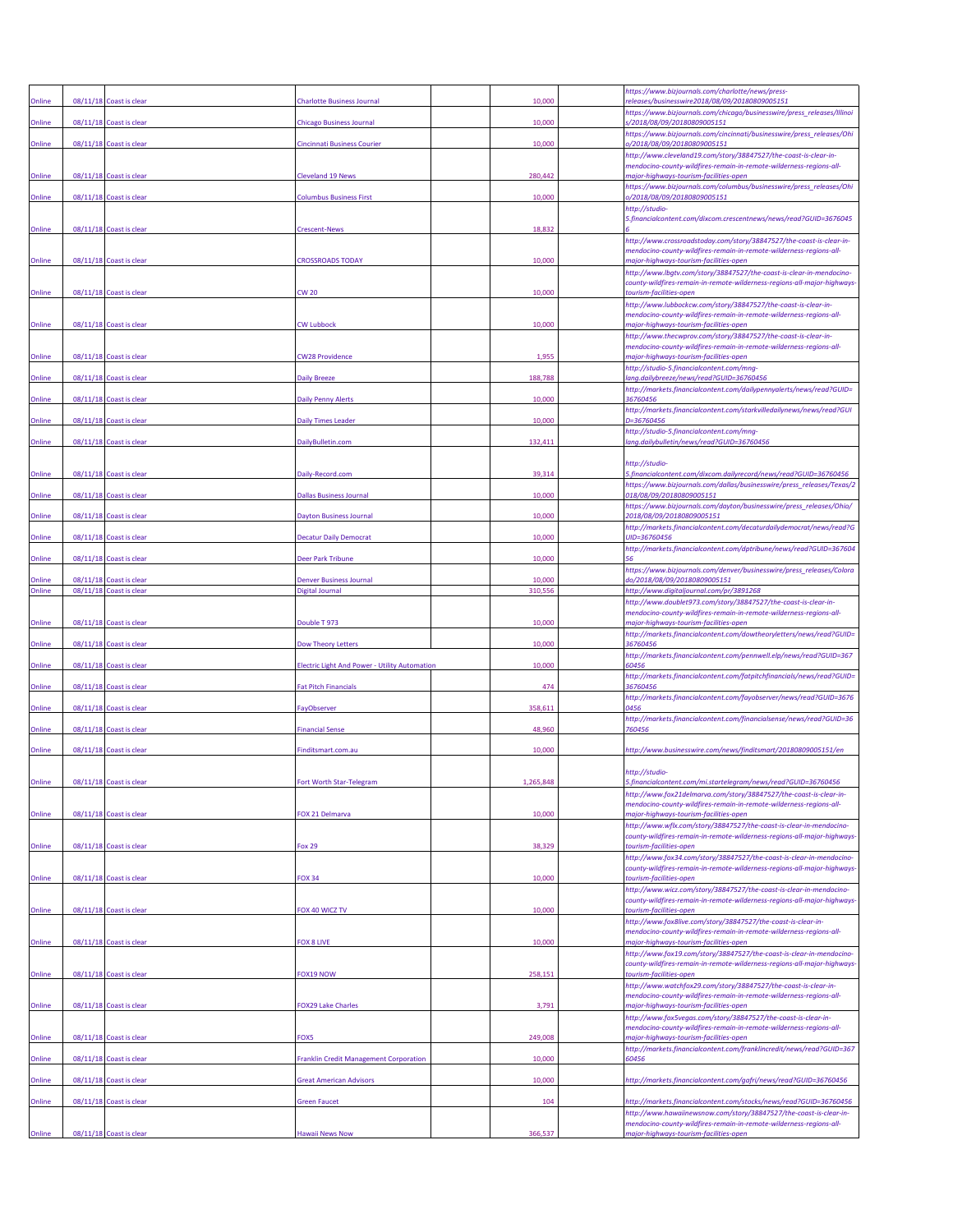|        |                         |                                     |           | http://studio-                                                                                                                                                                                                |
|--------|-------------------------|-------------------------------------|-----------|---------------------------------------------------------------------------------------------------------------------------------------------------------------------------------------------------------------|
| Online | 08/11/18 Coast is clear | HeraldOnline.com                    | 154,807   | 5.financialcontent.com/mi.heraldonline/news/read?GUID=36760456<br>http://www.hometownstations.com/story/38847527/the-coast-is-clear-in<br>mendocino-county-wildfires-remain-in-remote-wilderness-regions-all- |
| Online | 08/11/18 Coast is clear | Iometownstations.com WLIO           | 29,814    | major-highways-tourism-facilities-open<br>https://www.bizjournals.com/houston/businesswire/press_releases/Texa                                                                                                |
| Online | 08/11/18 Coast is clear | <b>Jouston Business Journal</b>     | 10,000    | s/2018/08/09/20180809005151<br>http://markets.financialcontent.com/hydroworld/news/read?GUID=3676                                                                                                             |
| Online | 08/11/18 Coast is clear | <b>Hydro Review</b>                 | 8,350     | 0456                                                                                                                                                                                                          |
| Online | 08/11/18 Coast is clear | nvestorPlace                        | 1,181,037 | http://markets.financialcontent.com/investplace/news/read?GUID=3676<br>0456                                                                                                                                   |
| Online | 08/11/18 Coast is clear | nyo Register                        | 10,000    | http://markets.financialcontent.com/inyoregister/news/read?GUID=3676<br>0456                                                                                                                                  |
| Online | 08/11/18 Coast is clear | acksonville Business Journal        | 10,000    | https://www.bizjournals.com/jacksonville/businesswire/press_releases/Fl<br>orida/2018/08/09/20180809005151                                                                                                    |
| Online | 08/11/18 Coast is clear | <b>CAIT8.com</b>                    | 125,666   | http://www.kait8.com/story/38847527/the-coast-is-clear-in-mendocino-<br>county-wildfires-remain-in-remote-wilderness-regions-all-major-highways-<br>tourism-facilities-open                                   |
| Online | 08/11/18 Coast is clear | <b>CAKE</b>                         | 10,000    | http://www.kake.com/story/38847527/the-coast-is-clear-in-mendocino-<br>county-wildfires-remain-in-remote-wilderness-regions-all-major-highways-<br>tourism-facilities-open                                    |
| Online | 08/11/18 Coast is clear | <b>Cane Republican</b>              | 10,000    | http://markets.financialcontent.com/kanerepublican/news/read?GUID=3<br>6760456                                                                                                                                |
| Online | 08/11/18 Coast is clear | <b>Cansas City Business Journal</b> | 10,000    | https://www.bizjournals.com/kansascity/businesswire/press_releases/Mi<br>ssouri/2018/08/09/20180809005151                                                                                                     |
|        |                         |                                     |           | http://studio-<br>5.financialcontent.com/citcomm.citcommstations/news/read?GUID=3676                                                                                                                          |
| Online | 08/11/18 Coast is clear | <b>CARN News Radio</b>              | 351       | 0456<br>http://www.kcbd.com/story/38847527/the-coast-is-clear-in-mendocino-                                                                                                                                   |
| Online | 08/11/18 Coast is clear | <b>CBD NewsChannel 11</b>           | 89,786    | county-wildfires-remain-in-remote-wilderness-regions-all-major-highways-<br>tourism-facilities-open                                                                                                           |
|        |                         |                                     |           | http://www.kctv5.com/story/38847527/the-coast-is-clear-in-mendocino-<br>county-wildfires-remain-in-remote-wilderness-regions-all-major-highways-                                                              |
| Online | 08/11/18 Coast is clear | <b>CTV5</b>                         | 420,845   | tourism-facilities-open<br>http://markets.financialcontent.com/kelownadailycourier/news/read?GUI                                                                                                              |
| Online | 08/11/18 Coast is clear | elowna Daily Courier                | 10,000    | D=36760456<br>http://www.keyc.com/story/38847527/the-coast-is-clear-in-mendocino-                                                                                                                             |
| Online | 08/11/18 Coast is clear | <b>(EYC News 12</b>                 | 55,962    | county-wildfires-remain-in-remote-wilderness-regions-all-major-highways-<br>tourism-facilities-open                                                                                                           |
|        |                         |                                     |           | http://www.kfbb.com/story/38847527/the-coast-is-clear-in-mendocino-<br>county-wildfires-remain-in-remote-wilderness-regions-all-major-highways-                                                               |
| Online | 08/11/18 Coast is clear | <b>FBB.com</b>                      | 14,575    | tourism-facilities-open<br>http://www.thecwsandiego.com/story/38847527/the-coast-is-clear-in-                                                                                                                 |
| Online | 08/11/18 Coast is clear | <b>FMBCW</b>                        | 10,000    | mendocino-county-wildfires-remain-in-remote-wilderness-regions-all-<br>major-highways-tourism-facilities-open                                                                                                 |
|        |                         |                                     |           | http://www.kfmbfm.com/story/38847527/the-coast-is-clear-in-<br>mendocino-county-wildfires-remain-in-remote-wilderness-regions-all-                                                                            |
| Online | 08/11/18 Coast is clear | <b>FMBFM</b>                        | 10,000    | major-highways-tourism-facilities-open<br>http://www.k5thehometeam.com/story/38847527/the-coast-is-clear-in-                                                                                                  |
| Online | 08/11/18 Coast is clear | <b>(FVE The Home Team</b>           | 15,554    | mendocino-county-wildfires-remain-in-remote-wilderness-regions-all-<br>major-highways-tourism-facilities-open                                                                                                 |
|        |                         |                                     |           | http://www.kfvs12.com/story/38847527/the-coast-is-clear-in-mendocino-<br>county-wildfires-remain-in-remote-wilderness-regions-all-major-highways-                                                             |
| Online | 08/11/18 Coast is clear | (FVS12                              | 116,771   | tourism-facilities-open<br>http://www.khq.com/story/38847527/the-coast-is-clear-in-mendocino-                                                                                                                 |
| Online | 08/11/18 Coast is clear | <b>CHO</b>                          | 231,580   | county-wildfires-remain-in-remote-wilderness-regions-all-major-highways-<br>tourism-facilities-open                                                                                                           |
|        |                         |                                     |           | http://www.kimt.com/story/38847527/the-coast-is-clear-in-mendocino-<br>county-wildfires-remain-in-remote-wilderness-regions-all-major-highways-                                                               |
| Online | 08/11/18 Coast is clear | <b>CIMT</b>                         | 10,000    | tourism-facilities-open<br>http://www.kitv.com/story/38847527/the-coast-is-clear-in-mendocino-                                                                                                                |
| Online | 08/11/18 Coast is clear | <b>KITV 4 Island News</b>           | 10,000    | county-wildfires-remain-in-remote-wilderness-regions-all-major-highways-<br>tourism-facilities-open                                                                                                           |
|        |                         |                                     |           | http://www.kltv.com/story/38847527/the-coast-is-clear-in-mendocino-<br>county-wildfires-remain-in-remote-wilderness-regions-all-major-highwa                                                                  |
| Online | 08/11/18 Coast is clear | <b>KLTV7</b>                        | 157,919   | tourism-facilities-open<br>http://www.noticiasetx.com/category/230909/press-                                                                                                                                  |
|        |                         |                                     |           | releasestory/38847527/the-coast-is-clear-in-mendocino-county-wildfires-<br>remain-in-remote-wilderness-regions-all-major-highways-tourism-                                                                    |
| Online | 08/11/18 Coast is clear | <b>LTVSP</b>                        | 10,000    | facilities-open<br>http://www.kmir.com/story/38847527/the-coast-is-clear-in-mendocino-                                                                                                                        |
| Online | 08/11/18 Coast is clear | <b>MIR News</b>                     | 87,404    | county-wildfires-remain-in-remote-wilderness-regions-all-major-highways-<br>tourism-facilities-open                                                                                                           |
|        |                         |                                     |           | http://www.kmov.com/story/38847527/the-coast-is-clear-in-mendocino-<br>county-wildfires-remain-in-remote-wilderness-regions-all-major-highways-                                                               |
| Online | 08/11/18 Coast is clear | MOV.com                             | 610,197   | tourism-facilities-open<br>http://www.nbcrightnow.com/story/38847527/the-coast-is-clear-in-                                                                                                                   |
| Online | 08/11/18 Coast is clear | (NDO/KNDU                           | 46,352    | mendocino-county-wildfires-remain-in-remote-wilderness-regions-all-<br>major-highways-tourism-facilities-open                                                                                                 |
|        | 08/11/18 Coast is clear |                                     |           | http://www.tucsonnewsnow.com/story/38847527/the-coast-is-clear-in-<br>mendocino-county-wildfires-remain-in-remote-wilderness-regions-all-                                                                     |
| Online |                         | KOLD                                | 10,000    | major-highways-tourism-facilities-open<br>http://www.kplctv.com/story/38847527/the-coast-is-clear-in-mendocino-<br>county-wildfires-remain-in-remote-wilderness-regions-all-major-highways-                   |
| Online | 08/11/18 Coast is clear | (PLC-TV                             | 122,479   | tourism-facilities-open                                                                                                                                                                                       |
|        |                         |                                     |           | http://www.kptv.com/category/230909/press-<br>releasestory/38847527/the-coast-is-clear-in-mendocino-county-wildfires-<br>remain-in-remote-wilderness-regions-all-major-highways-tourism-                      |
| Online | 08/11/18 Coast is clear | <b>CPTV</b>                         | 10,000    | facilities-open<br>http://www.fox5krbk.com/story/38847527/the-coast-is-clear-in-                                                                                                                              |
| Online | 08/11/18 Coast is clear | <b>CRBK</b>                         | 10,000    | mendocino-county-wildfires-remain-in-remote-wilderness-regions-all-<br>major-highways-tourism-facilities-open                                                                                                 |
| Online | 08/11/18 Coast is clear | <b>RGV CHANNEL 5 NEWS</b>           | 331,711   | http://www.krgv.com/story/38847527/the-coast-is-clear-in-mendocino-<br>county-wildfires-remain-in-remote-wilderness-regions-all-major-highways-<br>tourism-facilities-open                                    |
|        |                         |                                     |           | http://studio-                                                                                                                                                                                                |
| Online | 08/11/18 Coast is clear | <b>KSAN Concho Valley</b>           | 12,374    | 5.financialcontent.com/nexstar.conchovalley/news/read?GUID=36760456                                                                                                                                           |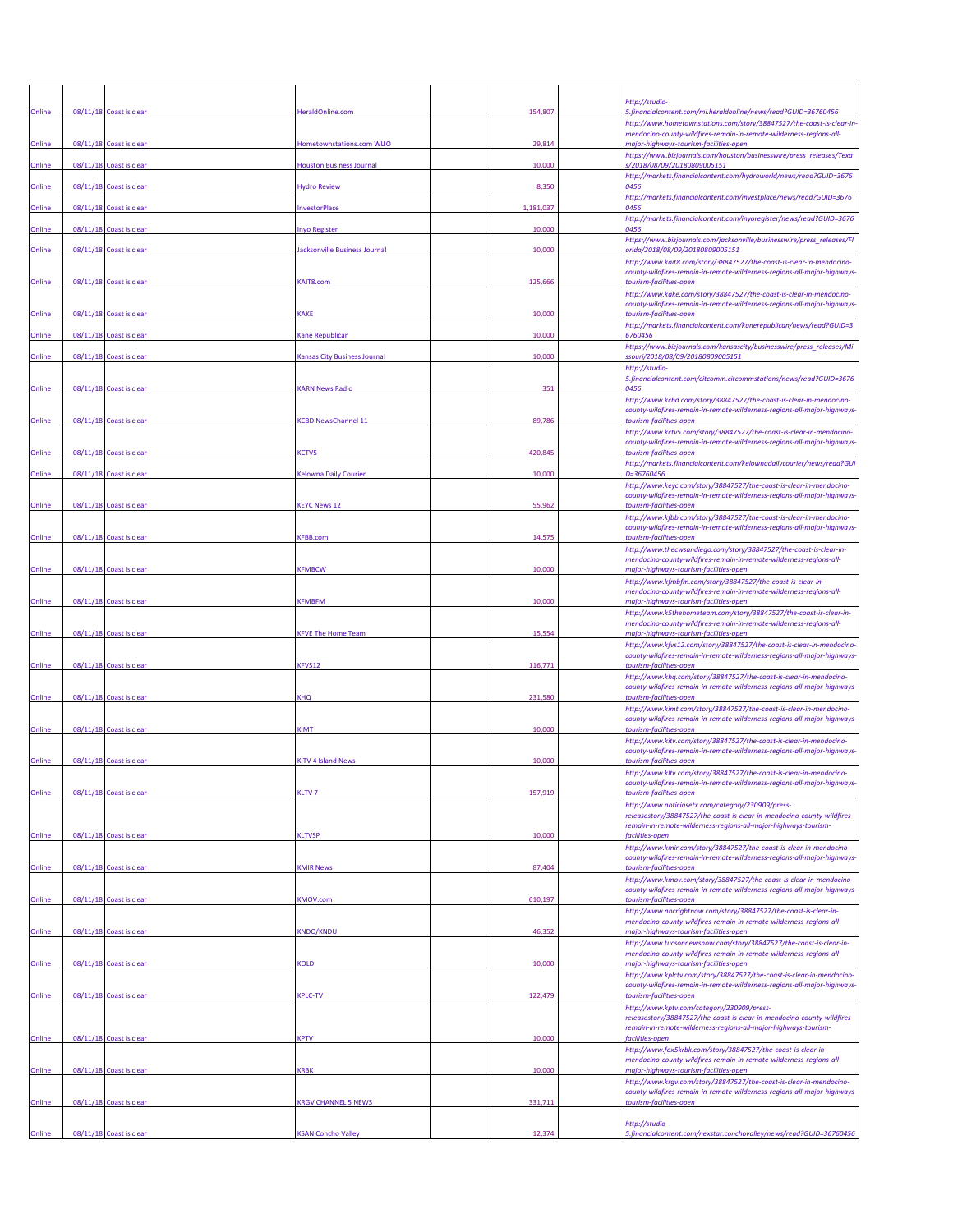|        |                         |                                       |           | http://www.ksla.com/story/38847527/the-coast-is-clear-in-mendocino-                                                                                                              |
|--------|-------------------------|---------------------------------------|-----------|----------------------------------------------------------------------------------------------------------------------------------------------------------------------------------|
| Online | 08/11/18 Coast is clear | <b>SLA News 12</b>                    | 115,284   | county-wildfires-remain-in-remote-wilderness-regions-all-major-highways-<br>tourism-facilities-open                                                                              |
| Online | 08/11/18 Coast is clear | <b>KSWO 7 News</b>                    | 71,449    | http://www.kswo.com/story/38847527/the-coast-is-clear-in-mendocino-<br>county-wildfires-remain-in-remote-wilderness-regions-all-major-highways-<br>tourism-facilities-open       |
|        |                         |                                       |           | http://www.abcfoxmontana.com/category/230909/press-<br>releasestory/38847527/the-coast-is-clear-in-mendocino-county-wildfires-                                                   |
| Online | 08/11/18 Coast is clear | <b>CTMF</b>                           | 10,000    | remain-in-remote-wilderness-regions-all-major-highways-tourism-<br>facilities-open                                                                                               |
| Online | 08/11/18 Coast is clear | <b>CTRE 9 News</b>                    | 114,376   | http://www.ktre.com/story/38847527/the-coast-is-clear-in-mendocino-<br>county-wildfires-remain-in-remote-wilderness-regions-all-major-highways-<br>tourism-facilities-open       |
|        |                         |                                       |           | http://www.ktva.com/story/38847527/the-coast-is-clear-in-mendocino-<br>county-wildfires-remain-in-remote-wilderness-regions-all-major-highways                                   |
| Online | 08/11/18 Coast is clear | <b>CTVA</b>                           | 10,000    | tourism-facilities-open<br>http://www.ktvn.com/story/38847527/the-coast-is-clear-in-mendocino-                                                                                   |
| Online | 08/11/18 Coast is clear | <b>KTVN Channel 2 News</b>            | 124,442   | county-wildfires-remain-in-remote-wilderness-regions-all-major-highways-<br>tourism-facilities-open                                                                              |
|        |                         |                                       |           | http://www.kuam.com/story/38847527/the-coast-is-clear-in-mendocino-<br>county-wildfires-remain-in-remote-wilderness-regions-all-major-highways                                   |
| Online | 08/11/18 Coast is clear | <b>KUAM.com</b>                       | 7,926     | tourism-facilities-open<br>http://www.kulr8.com/story/38847527/the-coast-is-clear-in-mendocino-                                                                                  |
| Online | 08/11/18 Coast is clear | <b>CULR 8 Billings</b>                | 37,560    | county-wildfires-remain-in-remote-wilderness-regions-all-major-highways-<br>tourism-facilities-open                                                                              |
| Online | 08/11/18 Coast is clear | <b>KWES NewsWest 0</b>                | 83,811    | http://www.newswest9.com/story/38847527/the-coast-is-clear-in-<br>mendocino-county-wildfires-remain-in-remote-wilderness-regions-all-<br>najor-highways-tourism-facilities-open  |
|        |                         |                                       |           | http://www.cw15kxvo.com/story/38847527/the-coast-is-clear-in-<br>mendocino-county-wildfires-remain-in-remote-wilderness-regions-all-                                             |
| Online | 08/11/18 Coast is clear | <b>XVO</b>                            | 1,197     | major-highways-tourism-facilities-open<br>http://www.kxxv.com/story/38847527/the-coast-is-clear-in-mendocino-                                                                    |
| Online | 08/11/18 Coast is clear | <b>XXV-TV</b>                         | 121,174   | county-wildfires-remain-in-remote-wilderness-regions-all-major-highways-<br>tourism-facilities-open                                                                              |
|        |                         |                                       |           | http://studio-<br>5.financialcontent.com/pennwell.laserfocusworld/news/read?GUID=3676                                                                                            |
| Online | 08/11/18 Coast is clear | aser Focus World                      | 34,883    | 1456<br>http://www.live5news.com/story/38847527/the-coast-is-clear-in-                                                                                                           |
| Online | 08/11/18 Coast is clear | ive 5 News                            | 435,271   | mendocino-county-wildfires-remain-in-remote-wilderness-regions-all-<br>major-highways-tourism-facilities-open                                                                    |
| Online | 08/11/18 Coast is clear | ong Beach Press-Telegram              | 133,798   | http://studio-5.financialcontent.com/mng-<br>lang.presstelegram/news/read?GUID=36760456                                                                                          |
| Online | 08/11/18 Coast is clear | Los Angeles Business Journal          | 10,000    | https://www.bizjournals.com/losangeles/businesswire/press_releases/Ca<br>fornia/2018/08/09/20180809005151                                                                        |
| Online | 08/11/18 Coast is clear | ouisville Business Journal            | 10,000    | https://www.bizjournals.com/louisville/businesswire/press_releases/Kent<br>ucky/2018/08/09/20180809005151                                                                        |
|        |                         |                                       |           | http://www.magic1065.com/story/38847527/the-coast-is-clear-in-<br>mendocino-county-wildfires-remain-in-remote-wilderness-regions-all-                                            |
| Online | 08/11/18 Coast is clear | <b>Magic 106.5</b>                    | 10,000    | major-highways-tourism-facilities-open<br>http://markets.financialcontent.com/malvern-                                                                                           |
| Online | 08/11/18 Coast is clear | <b>Malvern Daily Record</b>           | 10,000    | online/news/read?GUID=36760456<br>http://markets.financialcontent.com/mammothnews/news/read?GUID=3                                                                               |
| Online | 08/11/18 Coast is clear | <b>Mammoth News</b>                   | 10,000    | 5760456<br>https://www.marketwatch.com/press-release/the-coast-is-clear-in-                                                                                                      |
| Online | 08/11/18 Coast is clear | MarketWatch                           | 9,299,332 | mendocino-county-wildfires-remain-in-remote-wilderness-regions-all-<br>major-highways-tourism-facilities-open-2018-08-09                                                         |
| Online | 08/11/18 Coast is clear | <b>Memphis Business Journal</b>       | 10,000    | https://www.bizjournals.com/memphis/businesswire/press_releases/Ten<br>nessee/2018/08/09/20180809005151                                                                          |
| Online | 08/11/18 Coast is clear | <b>Milwaukee Business Journal</b>     | 10,000    | https://www.bizjournals.com/milwaukee/businesswire/press_releases/Wi<br>sconsin/2018/08/09/20180809005151                                                                        |
| Online | 08/11/18 Coast is clear | Milwaukee Business Journal            | 10,000    | https://www.bizjournals.com/milwaukee/businesswire/press_releases/Wi<br>sconsin/2018/08/09/20180809005151<br>http://markets.financialcontent.com/jsonline/news/read?GUID=3676045 |
| Online | 08/11/18 Coast is clear | Milwaukee Wisconsin Journal Sentinel  | 10,000    | http://markets.financialcontent.com/ministercommunitypost/news/read?                                                                                                             |
| Online | 08/11/18 Coast is clear | <b>Minister Community Post</b>        | 10,000    | <i>GUID=36760456</i><br>https://www.bizjournals.com/twincities/businesswire/press_releases/Min                                                                                   |
| Online | 08/11/18 Coast is clear | Minneapolis/St. Paul Business Journal | 10,000    | resota/2018/08/09/20180809005151<br>http://www.msnewsnow.com/story/38847527/the-coast-is-clear-in-                                                                               |
| Online | 08/11/18 Coast is clear | <b>Mississippi News Now</b>           | 116,680   | mendocino-county-wildfires-remain-in-remote-wilderness-regions-all-<br>major-highways-tourism-facilities-open                                                                    |
|        |                         |                                       |           | http://news.morningstar.com/all/business-<br>wire/BWIPREM20180809005151/the-coast-is-clear-in-mendocino-county-                                                                  |
| Online | 08/11/18 Coast is clear | Morningstar                           | 2,123,971 | wildfires-remain-in-remote-wilderness-regions-all-major-highways-<br>tourism-facilities-open.aspx                                                                                |
| Online | 08/11/18 Coast is clear | My Central Oregon                     | 13,807    | http://markets.financialcontent.com/clarkebroadcasting.mycentralorego<br>n/news/read?GUID=36760456                                                                               |
|        |                         |                                       |           | http://studio-<br>5.financialcontent.com/clarkebroadcasting.mymotherlode/news/read?GU                                                                                            |
| Online | 08/11/18 Coast is clear | My Motherlode                         | 44,676    | ID=36760456<br>http://www.mylubbocktv.com/story/38847527/the-coast-is-clear-in-                                                                                                  |
| Online | 08/11/18 Coast is clear | MyLubbock TV                          | 10,000    | mendocino-county-wildfires-remain-in-remote-wilderness-regions-all-<br>major-highways-tourism-facilities-open                                                                    |
|        |                         |                                       |           | http://studio-                                                                                                                                                                   |
| Online | 08/11/18 Coast is clear | MyrtleBeachOnline.com                 | 296,681   | 5.financialcontent.com/mi.myrtlebeach/news/read?GUID=36760456<br>https://www.bizjournals.com/nashville/businesswire/press_releases/Tenn                                          |
| Online | 08/11/18 Coast is clear | <b>Nashville Business Journal</b>     | 10,000    | essee/2018/08/09/20180809005151<br>http://www.nbc-2.com/story/38847527/the-coast-is-clear-in-mendocino-                                                                          |
| Online | 08/11/18 Coast is clear | VBC <sub>2</sub>                      | 425,282   | county-wildfires-remain-in-remote-wilderness-regions-all-major-highways-<br>tourism-facilities-open                                                                              |
| Online | 08/11/18 Coast is clear | <b>NCB12 WWBT</b>                     | 352,882   | http://www.nbc12.com/story/38847527/the-coast-is-clear-in-mendocino-<br>county-wildfires-remain-in-remote-wilderness-regions-all-major-highways-<br>tourism-facilities-open      |
|        |                         |                                       |           | http://www.nbc29.com/story/38847527/the-coast-is-clear-in-mendocino-                                                                                                             |
| Online | 08/11/18 Coast is clear | <b>NCB29</b>                          | 146,160   | county-wildfires-remain-in-remote-wilderness-regions-all-major-highways-<br>tourism-facilities-open<br>https://www.bizjournals.com/newyork/businesswire/press_releases2018/      |
| Online | 08/11/18 Coast is clear | <b>New York Business Journal</b>      | 10,000    | 08/09/20180809005151                                                                                                                                                             |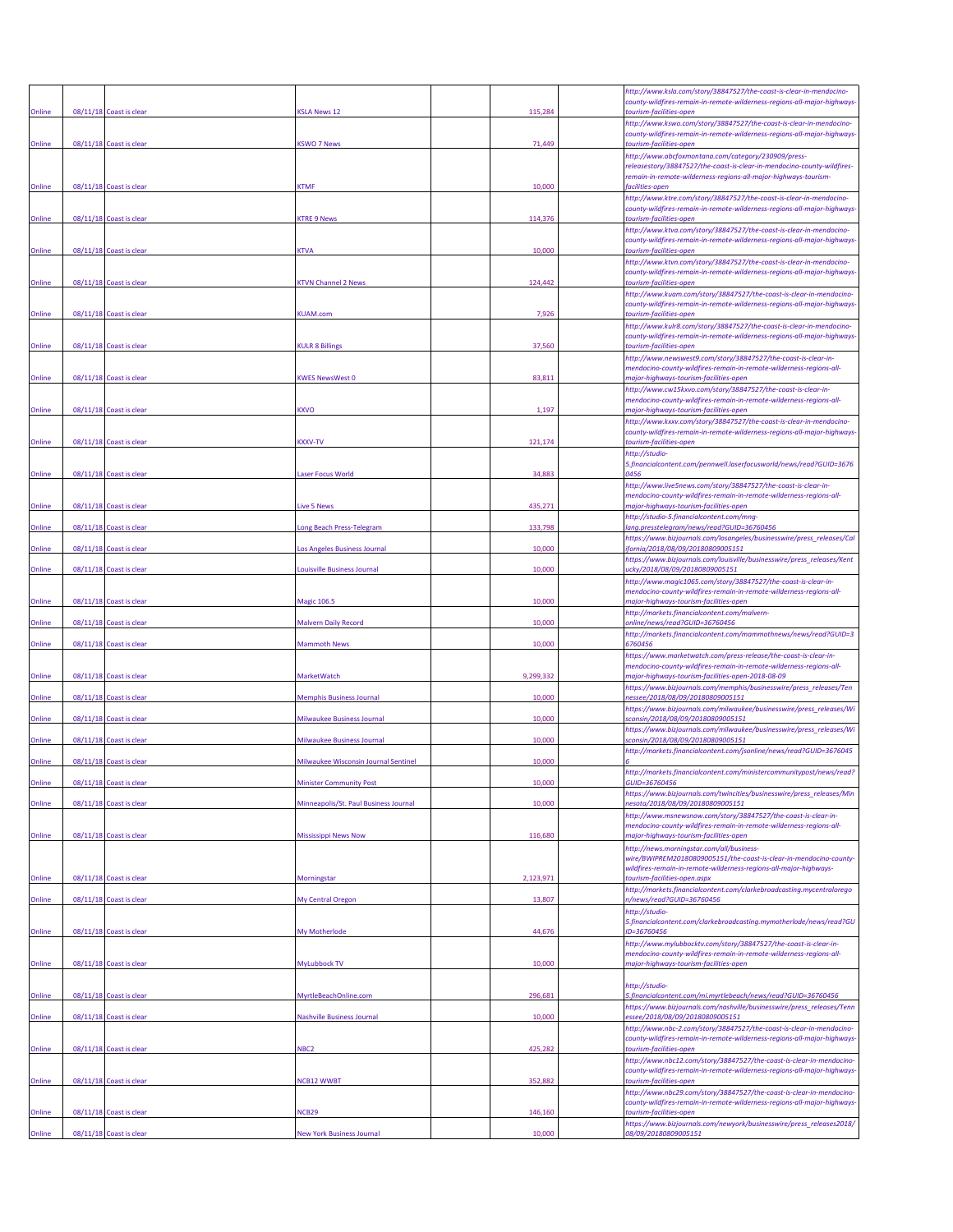| Online | 08/11/18 Coast is clear | <b>News 9</b>                            | 291,757   | http://www.news9.com/story/38847527/the-coast-is-clear-in-mendocino-<br>county-wildfires-remain-in-remote-wilderness-regions-all-major-highways<br>tourism-facilities-open          |
|--------|-------------------------|------------------------------------------|-----------|-------------------------------------------------------------------------------------------------------------------------------------------------------------------------------------|
| Online | 08/11/18 Coast is clear | <b>Vews And Observer</b>                 | 1,356,135 | http://markets.financialcontent.com/mi.newsob/news/read?GUID=36760<br>456                                                                                                           |
| Online | 08/11/18 Coast is clear | News On 6                                | 494,098   | http://www.newson6.com/story/38847527/the-coast-is-clear-in-<br>mendocino-county-wildfires-remain-in-remote-wilderness-regions-all-<br>major-highways-tourism-facilities-open       |
| Online | 08/11/18 Coast is clear | <b>News Tribune</b>                      | 460,427   | http://studio-<br>5.financialcontent.com/mi.newstribune/news/read?GUID=36760456                                                                                                     |
| Online | 08/11/18 Coast is clear | NewsCenter1                              | 28,029    | http://www.newscenter1.tv/story/38847527/the-coast-is-clear-in-<br>mendocino-county-wildfires-remain-in-remote-wilderness-regions-all-<br>major-highways-tourism-facilities-open    |
| Online | 08/11/18 Coast is clear | <b>NewsChannel 10</b>                    | 175,690   | http://www.newschannel10.com/story/38847527/the-coast-is-clear-in-<br>mendocino-county-wildfires-remain-in-remote-wilderness-regions-all-<br>major-highways-tourism-facilities-open |
| Online | 08/11/18 Coast is clear | <b>Newschannel 6</b>                     | 36,396    | http://www.newschannel6now.com/story/38847527/the-coast-is-clear-in<br>mendocino-county-wildfires-remain-in-remote-wilderness-regions-all-                                          |
| Online | 08/11/18 Coast is clear | Newsday                                  | 1,700,744 | major-highways-tourism-facilities-open<br>http://studio-<br>5.financialcontent.com/newsday/news/read?GUID=36760456                                                                  |
| Online | 08/11/18 Coast is clear | NewsOK.com                               | 773,884   | http://studio-<br>5.financialcontent.com/newsok/news/read?GUID=36760456                                                                                                             |
|        |                         |                                          |           | http://www.noticiasetx.com/story/38847527/the-coast-is-clear-in-<br>mendocino-county-wildfires-remain-in-remote-wilderness-regions-all-                                             |
| Online | 08/11/18 Coast is clear | Noticias del Este de Texas               | 10,000    | major-highways-tourism-facilities-open<br>http://studio-5.financialcontent.com/mng-                                                                                                 |
| Online | 08/11/18 Coast is clear | <b>Oakland Tribune</b>                   | 4,093     | ba.iba/news/read?GUID=36760456<br>http://markets.financialcontent.com/observernewsonline/news/read?GUI                                                                              |
| Online | 08/11/18 Coast is clear | Observer News Enterprise                 | 10,000    | D=36760456<br>http://markets.financialcontent.com/pennwell.ogj/news/channelinfo?Cha                                                                                                 |
| Online | 08/11/18 Coast is clear | Oil And Gas Journal                      | 66,967    | nnelID=3191GUID=36760456<br>http://studio-                                                                                                                                          |
| Online | 08/11/18 Coast is clear | Oklahoman                                | 773,884   | 5.financialcontent.com/newsok/news/read?GUID=36760456<br>http://www.oldies977lubbock.com/story/38847527/the-coast-is-clear-in-                                                      |
| Online | 08/11/18 Coast is clear | Oldies 97.7 FM                           | 10,000    | mendocino-county-wildfires-remain-in-remote-wilderness-regions-all-<br>major-highways-tourism-facilities-open                                                                       |
|        |                         |                                          |           | http://studio-                                                                                                                                                                      |
| Online | 08/11/18 Coast is clear | <b>Olympian</b>                          | 154,035   | 5.financialcontent.com/mi.theolympian/news/read?GUID=36760456<br>http://studio-5.financialcontent.com/mng-                                                                          |
| Online | 08/11/18 Coast is clear | <b>Ontario Daily Bulletin</b>            | 96,347    | lang.dailybulletin/news/read?GUID=36760456<br>http://markets.financialcontent.com/pennwell.bioopticsworld/news/chan                                                                 |
| Online | 08/11/18 Coast is clear | OptolQ                                   | 10,000    | elinfo?ChannelID=3191GUID=36760456<br>https://www.bizjournals.com/orlando/businesswire/press_releases/Florid                                                                        |
| Online | 08/11/18 Coast is clear | <b>Orlando Business Journal</b>          | 10,000    | a/2018/08/09/20180809005151<br>https://www.bizjournals.com/pacific/businesswire/press_releases/Hawaii                                                                               |
| Online | 08/11/18 Coast is clear | <b>Pacific Business News</b>             | 10,000    | /2018/08/09/20180809005151                                                                                                                                                          |
| Online | 08/11/18 Coast is clear | <b>Penticton Herald</b>                  | 10,000    | http://markets.financialcontent.com/pentictonherald/news/read?GUID=3<br>6760456                                                                                                     |
| Online | 08/11/18 Coast is clear | Pettinga                                 | 10,000    | http://markets.financialcontent.com/pettinga/news/read?GUID=3676045                                                                                                                 |
| Online | 08/11/18 Coast is clear | Philadelphia Business Journal            | 10,000    | https://www.bizjournals.com/philadelphia/businesswire/press_releases/P<br>ennsylvania/2018/08/09/20180809005151                                                                     |
| Online | 08/11/18 Coast is clear | <b>Phoenix Business Journal</b>          | 10,000    | https://www.bizjournals.com/phoenix/businesswire/press_releases/Arizo<br>na/2018/08/09/20180809005151                                                                               |
| Online | 08/11/18 Coast is clear | Pittsburgh Business Journal              | 10,000    | https://www.bizjournals.com/pittsburgh/businesswire/press_releaseshttp<br>s://www.bizjournals.com/pittsburgh/businesswire/press_releases/Pennsyl<br>vania/2018/08/09/20180809005151 |
| Online | 08/11/18 Coast is clear | Pittsburgh Post-Gazette                  | 1,198,092 | http://markets.post-<br>gazette.com/postgazette/news/read?GUID=36760456                                                                                                             |
| Online | 08/11/18 Coast is clear | <b>Portland Business Journal</b>         | 10,000    | https://www.bizjournals.com/portland/businesswire/press_releases/Oreg<br>on/2018/08/09/20180809005151                                                                               |
|        |                         |                                          |           | http://markets.financialcontent.com/poteaudailynews/news/read?GUID=                                                                                                                 |
| Online | 08/11/18 Coast is clear | Puget Sound Business Journal             | 10,000    | https://www.bizjournals.com/seattle/businesswire/press_releases/Washi<br>naton/2018/08/09/20180809005151                                                                            |
|        |                         |                                          |           | http://www.rfdtv.com/story/38847527/the-coast-is-clear-in-mendocino-<br>county-wildfires-remain-in-remote-wilderness-regions-all-major-highways                                     |
| Online | 08/11/18 Coast is clear | <b>RFD TV</b>                            | 10,000    | tourism-facilities-open<br>http://markets.financialcontent.com/ridgwayrecord/news/read?GUID=36                                                                                      |
| Online | 08/11/18 Coast is clear | Ridgway Record                           | 10,000    | 760456<br>http://www.rock969.fm/story/38847527/the-coast-is-clear-in-mendocino-                                                                                                     |
| Online | 08/11/18 Coast is clear | Rock 96.9 FM                             | 10,000    | county-wildfires-remain-in-remote-wilderness-regions-all-major-highways-<br>tourism-facilities-open                                                                                 |
| Online | 08/11/18 Coast is clear | <b>Rockford Register Star</b>            | 137,693   | http://studio-<br>5.financialcontent.com/gatehouse.rrstar/news/read?GUID=36760456                                                                                                   |
| Online | 08/11/18 Coast is clear | Sacramento Business Journal              | 10,000    | https://www.bizjournals.com/sacramento/businesswire/press_releases/C<br>alifornia/2018/08/09/20180809005151                                                                         |
| Online | 08/11/18 Coast is clear | San Antonio Business Journal             | 10,000    | https://www.bizjournals.com/sanantonio/businesswire/press_releases/Te<br>xas/2018/08/09/20180809005151                                                                              |
| Online | 08/11/18 Coast is clear | San Francisco Business Times             | 10,000    | https://www.bizjournals.com/sanfrancisco/businesswire/press_releases/C<br>alifornia/2018/08/09/20180809005151                                                                       |
|        |                         |                                          |           | http://studio-                                                                                                                                                                      |
| Online | 08/11/18 Coast is clear | San Luis Obispo Tribune                  | 177,762   | 5.financialcontent.com/mi.sanluisobispo/news/read?GUID=36760456<br>http://studio-                                                                                                   |
| Online | 08/11/18 Coast is clear | sign On San Diego                        | 5,376     | 5.financialcontent.com/sandiego/news/read?GUID=36760456<br>http://markets.financialcontent.com/siliconinvestor/news/read?GUID=36                                                    |
| Online | 08/11/18 Coast is clear | Silicon Investor                         | 10,000    | 760456<br>https://www.bizjournals.com/sanjose/prnewswire/search?q=business+wir                                                                                                      |
| Online | 08/11/18 Coast is clear | Silicon Valley/San Jose Business Journal | 10,000    | e2018/08/09/20180809005151<br>http://www.snjtoday.com/story/38847527/the-coast-is-clear-in-                                                                                         |
| Online |                         | <b>SNJ Today</b>                         | 10,000    | mendocino-county-wildfires-remain-in-remote-wilderness-regions-all-<br>major-highways-tourism-facilities-open                                                                       |
|        | 08/11/18 Coast is clear |                                          |           | https://www.bizjournals.com/southflorida/businesswire/press_releases/Fl                                                                                                             |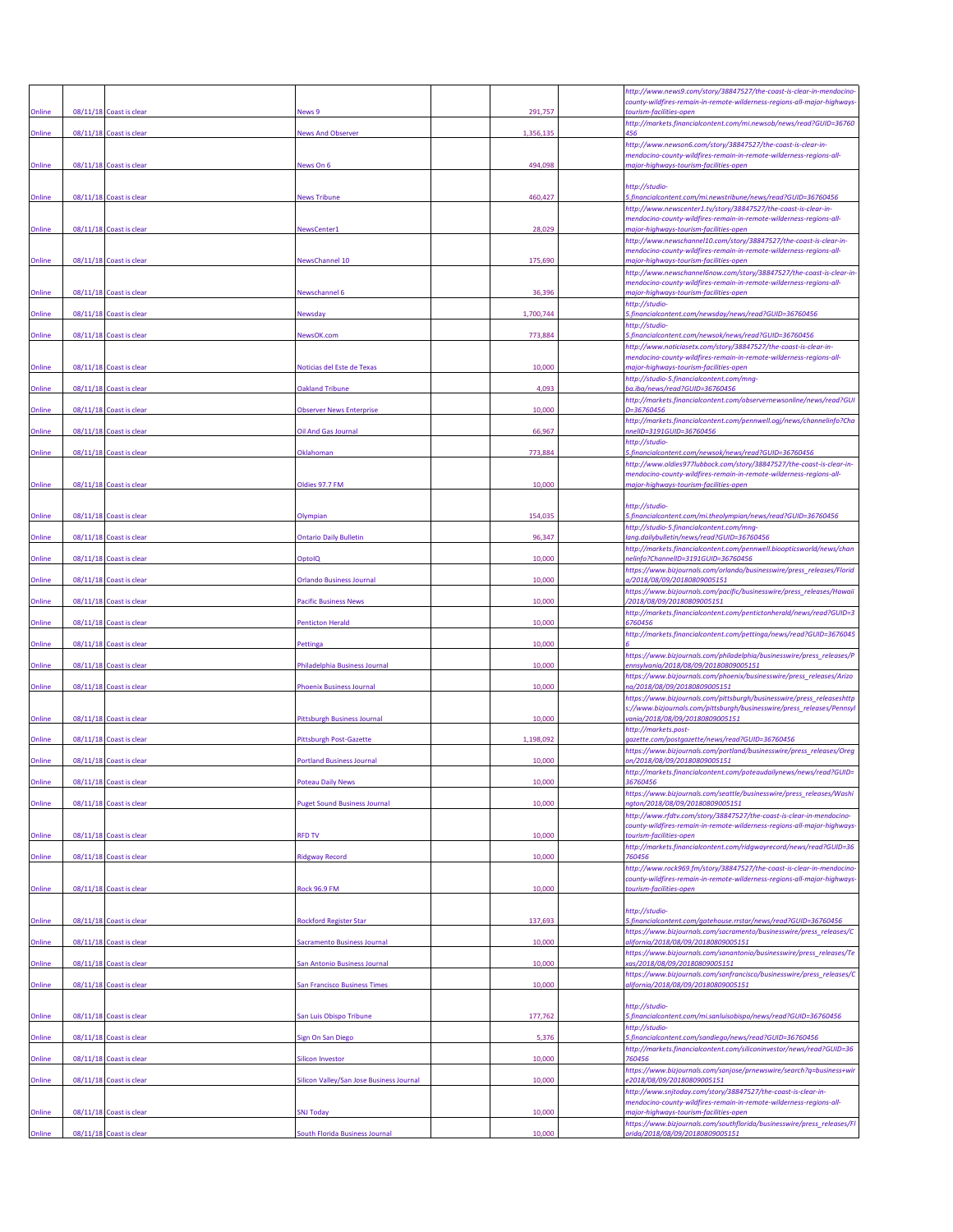| Online  |          | 08/11/18 Coast is clear | spoke.com                                      | 133,020 | http://markets.financialcontent.com/spoke/news/read?GUID=36760456                                                                               |
|---------|----------|-------------------------|------------------------------------------------|---------|-------------------------------------------------------------------------------------------------------------------------------------------------|
|         |          |                         |                                                |         | http://www.swxrightnow.com/story/38847527/the-coast-is-clear-in-<br>mendocino-county-wildfires-remain-in-remote-wilderness-regions-all-         |
| Online  |          | 08/11/18 Coast is clear | Sports and Weather Right Now                   | 10,000  | major-highways-tourism-facilities-open<br>https://www.bizjournals.com/stlouis/businesswire/press_releases/Missou                                |
| Online  |          | 08/11/18 Coast is clear | <b>St. Louis Business Journal</b>              | 10,000  | ri/2018/08/09/20180809005151<br>http://markets.financialcontent.com/starkvilledailynews/news/read?GUI                                           |
| Online  |          | 08/11/18 Coast is clear | Starkville Daily News                          | 10,000  | D=36760456<br>http://markets.financialcontent.com/sweetwaterreporter/news/read?GU                                                               |
| Online  |          | 08/11/18 Coast is clear | <b>Starville Daily News</b>                    | 10,000  | ID=36760456<br>http://markets.financialcontent.com/streetinsider/news/read?GUID=367                                                             |
| Online  |          | 08/11/18 Coast is clear | <b>StreetInsider</b>                           | 490,110 | 60456<br>http://www.sutelemundo20.com/story/38847527/the-coast-is-clear-in-                                                                     |
| Online  |          | 08/11/18 Coast is clear | Su Telemundo 20                                | 877     | mendocino-county-wildfires-remain-in-remote-wilderness-regions-all-<br>major-highways-tourism-facilities-open                                   |
| Online  |          | 08/11/18 Coast is clear | Synacor                                        | 54,353  | http://studio-<br>5.financialcontent.com/synacor/news/read?GUID=36760456                                                                        |
| Online  |          | 08/11/18 Coast is clear | <b>Tamar Securities</b>                        | 10,000  | http://markets.financialcontent.com/tamarsecurities/news/read?GUID=3<br>6760456                                                                 |
| Online  |          | 08/11/18 Coast is clear | <b>Tampa Bay Business Journal</b>              | 10,000  | https://www.bizjournals.com/tampabay/businesswire/press_releases/Flo<br>rida/2018/08/09/20180809005151                                          |
|         |          |                         |                                                |         | http://www.telemundoamarillo.com/story/38847527/the-coast-is-clear-<br>in-mendocino-county-wildfires-remain-in-remote-wilderness-regions-all-   |
| Online  |          | 08/11/18 Coast is clear | <b>Felemnudo Amarillo</b>                      | 1,504   | major-highways-tourism-facilities-open<br>http://www.telemundolubbock.com/story/38847527/the-coast-is-clear-in                                  |
| Online  |          | 08/11/18 Coast is clear | <b>Telemundo Lubbock</b>                       | 10,000  | mendocino-county-wildfires-remain-in-remote-wilderness-regions-all-<br>major-highways-tourism-facilities-open                                   |
|         |          |                         |                                                |         | http://www.kasa.com/story/38847527/the-coast-is-clear-in-mendocino-                                                                             |
| Online  |          | 08/11/18 Coast is clear | <b>Felemundo New Mexico</b>                    | 10,000  | county-wildfires-remain-in-remote-wilderness-regions-all-major-highways<br>tourism-facilities-open                                              |
| Online  |          | 08/11/18 Coast is clear | The Antlers American                           | 10,000  | http://markets.financialcontent.com/theantlersamerican/news/read?GUI<br>D=36760456                                                              |
| Online  |          | 08/11/18 Coast is clear | The Business Journal Serving the Greater Triad | 10,000  | https://www.bizjournals.com/triad/businesswire/press_releases/North_C<br>arolina/2018/08/09/20180809005151                                      |
| Online  | 08/11/18 | Coast is clear          | <b>The Business Journals</b>                   | 10,000  | https://www.bizjournals.com/businesswire/press_releases/2018/08/09/2<br>0180809005151                                                           |
| Online  |          | 08/11/18 Coast is clear | <b>The Business Review</b>                     | 10,000  | https://www.bizjournals.com/albany/businesswire/press_releases/New_<br>ork/2018/08/09/20180809005151                                            |
| Online  |          | 08/11/18 Coast is clear | The Chronicle Journal                          | 10,000  | http://markets.financialcontent.com/chroniclejournal/news/read?GUID=3<br>6760456                                                                |
|         |          |                         |                                                |         | http://www.valleyscw.com/story/38847527/the-coast-is-clear-in-<br>mendocino-county-wildfires-remain-in-remote-wilderness-regions-all-           |
| Online  |          | 08/11/18 Coast is clear | The CW WBCB                                    | 10,000  | major-highways-tourism-facilities-open<br>http://markets.financialcontent.com/smdailypress/news/read?GUID=367                                   |
| Online  |          | 08/11/18 Coast is clear | <b>The Daily Press</b>                         | 10,000  | 60456<br>http://markets.financialcontent.com/theeveningleader/news/read?GUID                                                                    |
| Online  |          | 08/11/18 Coast is clear | The Evening Leader                             | 10,000  | -36760456<br>http://markets.financialcontent.com/am-                                                                                            |
| Online  |          | 08/11/18 Coast is clear | <b>The Morning News</b>                        | 10,000  | news/news/read?GUID=36760456<br>http://markets.financialcontent.com/thepilotnews/news/read?GUID=367                                             |
| Online  |          | 08/11/18 Coast is clear | <b>The Pilot News</b>                          | 10,000  | 60456<br>http://markets.financialcontent.com/thepostandmail/news/read?GUID=3                                                                    |
| Online  |          | 08/11/18 Coast is clear | The Post and Mail                              | 10,000  | 6760456<br>http://markets.financialcontent.com/punxsutawneyspirit/news/read?GUI                                                                 |
| Online  |          | 08/11/18 Coast is clear | The Punxsutawney Spirit                        | 10,000  | D=36760456                                                                                                                                      |
| Online  |          | 08/11/18 Coast is clear | The Sun News                                   | 116,236 | http://markets.financialcontent.com/mi.myrtlebeach/news/read?GUID=3<br>6760456                                                                  |
|         |          |                         |                                                |         | http://studio-<br>5.financialcontent.com/dixcom.alliancereview/news/read?GUID=3676045                                                           |
| Online  |          | 08/11/18 Coast is clear | The-Review.com                                 | 13,273  | http://www.wtol.com/story/38847527/the-coast-is-clear-in-mendocino-                                                                             |
| Online  |          | 08/11/18 Coast is clear | <b>Toledo News</b>                             | 10,000  | county-wildfires-remain-in-remote-wilderness-regions-all-major-highways<br>tourism-facilities-open                                              |
| .)nline |          |                         |                                                |         | http://markets.financialcontent.com/townhall/news/read?GUID=367604                                                                              |
| Online  |          | 08/11/18 Coast is clear | <b>Triangle Business Journal</b>               | 10,000  | https://www.bizjournals.com/triangle/businesswire/press_releases/North<br>Carolina/2018/08/09/20180809005151                                    |
|         |          |                         |                                                |         | http://studio-                                                                                                                                  |
| Online  |          | 08/11/18 Coast is clear | <b>TriCity Herald</b>                          | 100,481 | 5.financialcontent.com/mi.tricityherald/news/read?GUID=36760456<br>http://www.tucsonnewsnow.com/story/38847527/the-coast-is-clear-in-           |
| Online  |          | 08/11/18 Coast is clear | <b>Tucson News Now</b>                         | 195,507 | mendocino-county-wildfires-remain-in-remote-wilderness-regions-all-<br>major-highways-tourism-facilities-open                                   |
|         |          |                         |                                                |         | http://www.tulsacw.com/story/38847527/the-coast-is-clear-in-<br>mendocino-county-wildfires-remain-in-remote-wilderness-regions-all-             |
| Online  |          | 08/11/18 Coast is clear | <b>Tulsa CW</b>                                | 10,000  | major-highways-tourism-facilities-open<br>http://markets.financialcontent.com/times-                                                            |
| Online  |          | 08/11/18 Coast is clear | <b>Valley City Times-Record</b>                | 10,000  | online/news/read?GUID=36760456<br>http://studio-                                                                                                |
| Online  |          | 08/11/18 Coast is clear | <b>Value Investing News</b>                    | 2,189   | 5.financialcontent.com/fatpitch.valueinvestingnews/news/read?GUID=36<br>760456                                                                  |
|         |          |                         |                                                |         | http://www.wafb.com/story/38847527/the-coast-is-clear-in-mendocino-<br>county-wildfires-remain-in-remote-wilderness-regions-all-major-highways- |
| Online  |          | 08/11/18 Coast is clear | <b>WAFB 9 News</b>                             | 216,622 | tourism-facilities-open<br>http://www.waff.com/story/38847527/the-coast-is-clear-in-mendocino-                                                  |
| Online  |          | 08/11/18 Coast is clear | WAFF <sub>48</sub>                             | 153,481 | county-wildfires-remain-in-remote-wilderness-regions-all-major-highways<br>tourism-facilities-open                                              |
|         |          |                         |                                                |         | http://www.walb.com/story/38847527/the-coast-is-clear-in-mendocino-                                                                             |
| Online  |          | 08/11/18 Coast is clear | <b>WALB News 10</b>                            | 131,923 | county-wildfires-remain-in-remote-wilderness-regions-all-major-highways-<br>tourism-facilities-open                                             |
| Online  |          | 08/11/18 Coast is clear | WallStreetSelect                               | 10,000  | http://markets.financialcontent.com/wallstreetselect/news/read?GUID=3<br>6760456                                                                |
|         |          |                         |                                                |         | http://www.wandtv.com/story/38847527/the-coast-is-clear-in-<br>mendocino-county-wildfires-remain-in-remote-wilderness-regions-all-              |
| Online  |          | 08/11/18 Coast is clear | WAND-TV                                        | 85,972  | major-highways-tourism-facilities-open<br>http://markets.financialcontent.com/wapakdailynews/news/read?GUID=                                    |
| Online  |          | 08/11/18 Coast is clear | <b>Wapakoneta Daily News</b>                   | 10,000  | 36760456                                                                                                                                        |